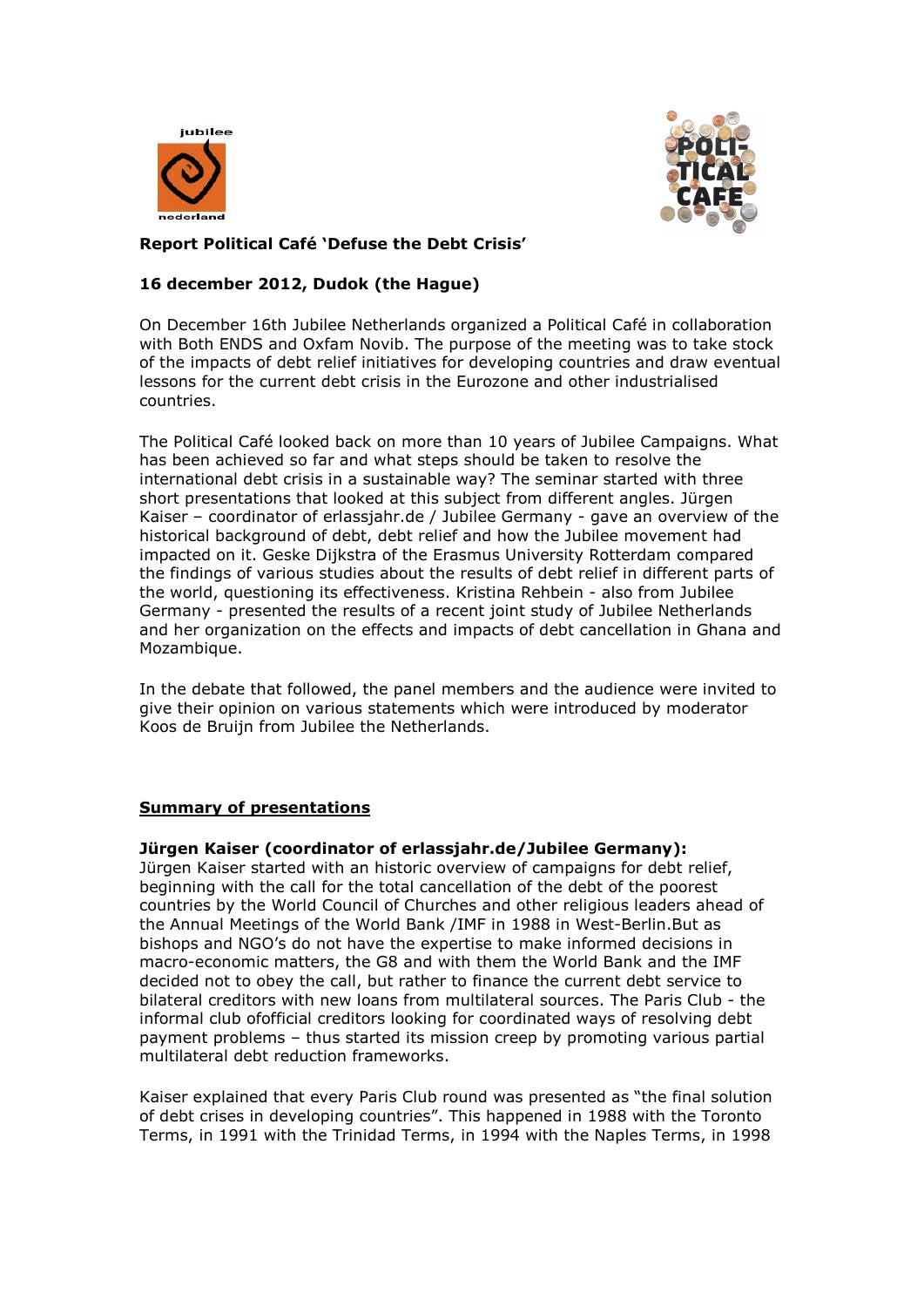



with the Lyon Terms and in 1999 with the Cologne terms.

In 2005 the G8 decided to finally do more or less what they had been told by the Bishops 17 years before: write off all claims on these poorest countries. This was a huge progress for everybody - despite some unfavourable rules and regulations like policy conditionalities for obtaining debt relief and the fact that not all creditors were included.

But it was too little, too late. As a result of the delay, awhole generation in the poorest countries lost the opportunity to live their life in dignity.The creditors on the other hand, including governments, instead of cancelling the debt in the 80's , had often refinanced those debts themselves. When finally it became clear that the debt had to be cancelled after all, those debts had become much larger than they would have been in the first place. These costs were and still are generally reported as public ODA expenses, at the detriment of other purposes really benefiting the poor.

According to Kaiser we need a new deal on sovereign debt. We see the same policies of financing rather than solving a sovereign debt crisis being applied within the Eurozone of today. Debtor states should beprotected from being completely powerless and dependent on their creditors. Decisions about the sustainability of debts and the way eventual cancellation is implemented should be made by both debtors and creditors through an independent mechanism like an international Debt Court.

## **Geske Dijkstra (Associate Professor at Erasmus University Rotterdam):**

Does debt relief work? In order to answer that question it is important to first know: does it work for what? For example, since debt relief is paid through the ODA-budget, it is very important to know if it has a positive influence on development or not. Also, there are many ways in which debt relief can take place. Is (part of the) actual debt stock cancelled? Or is a debtor country (temporarily) relieved from paying its debt service? In case of the latter the debt stock remains. This generally has very limited impact because the service paid often only consists of interest. Moreover, many countries currently don't pay their debt service at all, simply because they can't. In those cases debt service cancellation does not make any difference on liquidity and might even have a negative impact on development because of additional conditionalities imposed by the creditor.

Dijkstra compared various studies on different types of debt cancellation and their results in regions all over the world. She found only limited results, if any. In her opinion however, three key lessons emerge from past debt relief. First of all loans should not be granted too easily: the so-called 'moral hazard' in this case consists of the fact that poor countries might become very vulnerable if they borrow more than they could ever repay. Secondly, official debt relief should be given much sooner than was the case in the 1980s and '90s, otherwise it is too late. And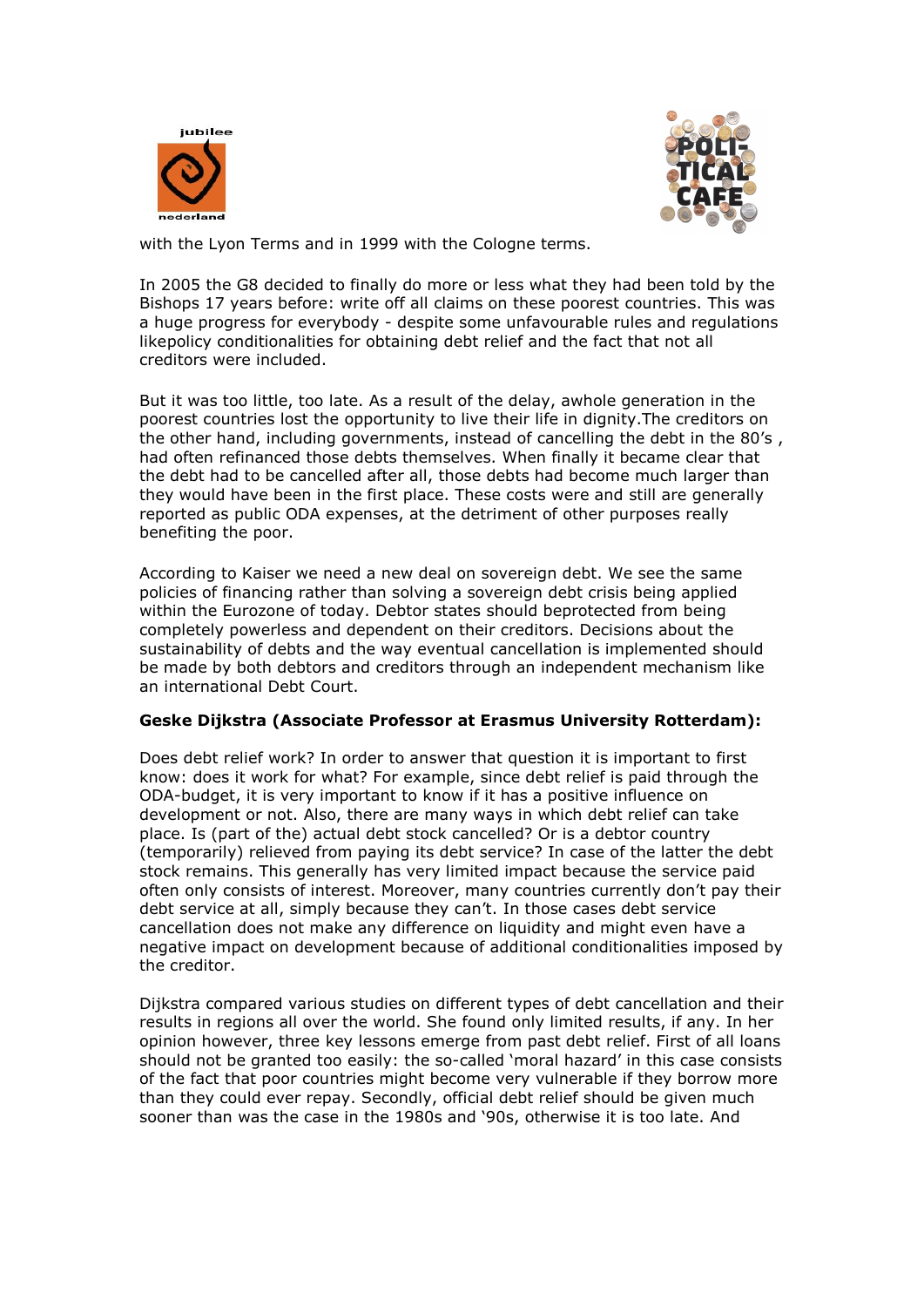



third, there should be no additional conditionalities imposed on countries: these often only have further negative impacts on a debtor country.

To reduce the chance of history repeating itself a number of actions are proposed:

- 1. Install capital and banking regulations
- 2. Install a sovereign debt restructuring mechanism, or a debt court
- 3. Change the governance of the IMF allowing for a stronger representation and ownership of developing countries.

#### **Kristina Rehbein (erlassjahr.de):**

Rehbein presented the main findings of the research conducted by erlassjahr.de and Jubilee Netherlands. The main conclusion of the research is debt relief had positive effects on poverty reduction and economic growth in Ghana and Mozambique. But debt relief didn't guarantee sustainable economic development. It doesn't prevent a country from getting in to debt problems again. Actually, there's a clear risk of history repeating itself.

Therefore the paper makes a couple of policy recommendations:

- 1. Promote domestic resource mobilisation
- 2. Install a debt court
- 3. Promote responsible borrowing and lending
- 4. End the "ODA-bility" of debt cancellation

## **Debate**

For the debate which took place after the break, the panel was extended to five persons: in addition to Jurgen Kaiser and Geske Dijkstra, **Sjoera Dikkers** (MP for Social Democrats), **René Grotenhuis** (director of Cordaid) and **Øygunn Brynildsen** (Eurodad) joined the discussion.

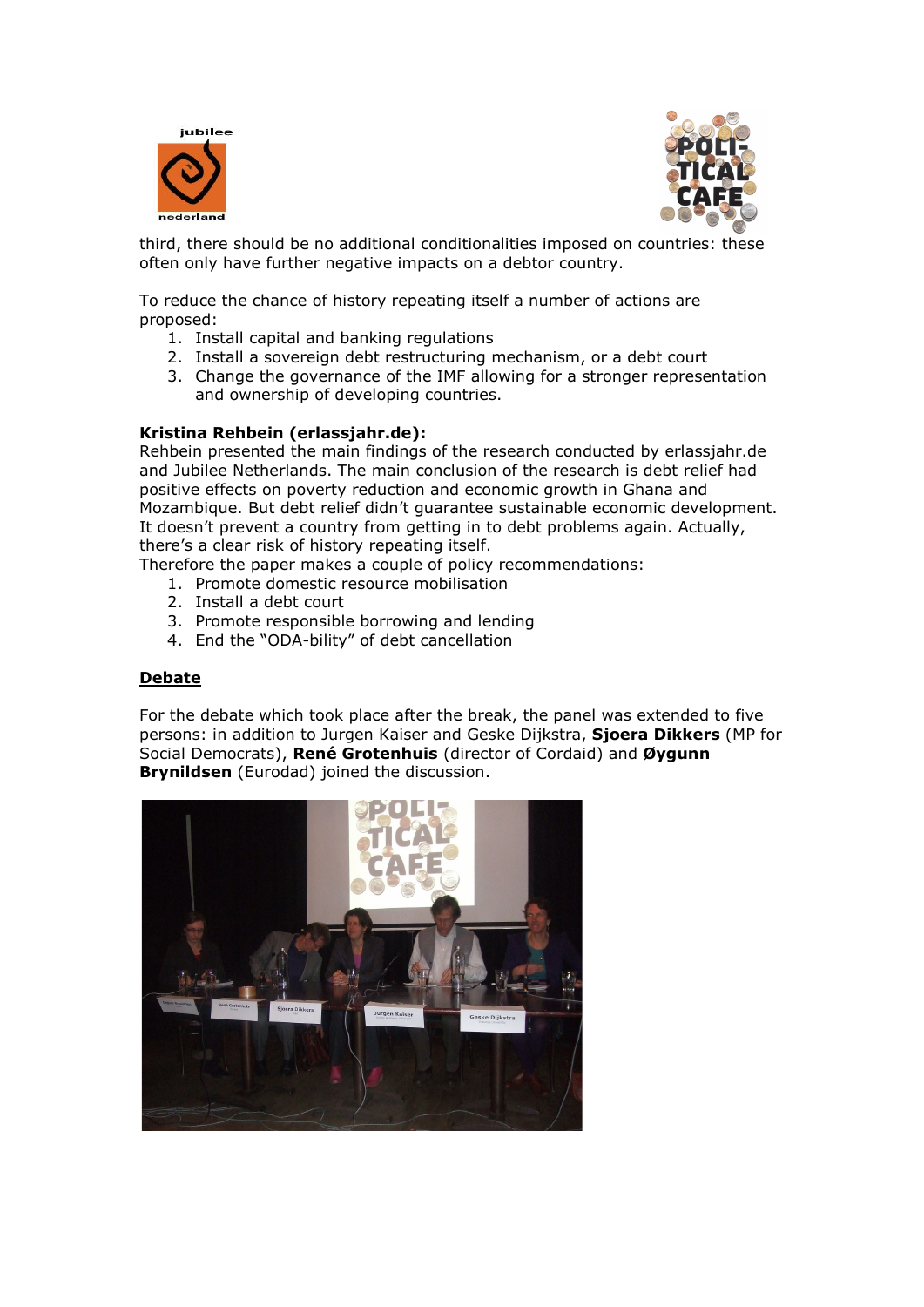



Brynildsen presented some findings in a recent Eurodad report on Export Credit Agencies and debt. Eurodad found that 85% of developing country debt cancelled by European governments and accounted for by aid budgets in 2005-2009 was actually debt created from export credits, which are usually driven by commercial, not development objectives.

In his introduction Grotenhuis shared that Cordaid, and its European counterpart CIDSE, mainly work on illicit financial flows in relation to conflict areas. Examples of their work are in the Publish What You Pay Coalition and in the Extractives Industries Transparency Initiative. Recently Cordaid started investigating the possibilities of installing an International Financial Criminal Court of Justice in The Hague to hold corrupt dictators to account.

Dikkers explained how she was a member of the Jubilee Coalition, before she became a MP for the labour party (PvdA). She was on a Jubilee boat-trip over the river Rhine to Cologne, to bring tens of thousands of signatures for debt cancellation to the G8 meeting of 1999. With regard to the current debate, Dikkers argued the focus should not so much be on debt relief, but more on the monitoring of new lending.

All panel members agreed to the first proposed statement:*'debt relief in itself is no structural solution'.* Focus should be on how to prevent countries from getting into this position. Furthermore effectiveness also depends on the kind of debt relief that is applied: Is it a debt stock relief or a debt service relief? The latter tends to be quite ineffective, and debt stock relief will only have sufficient results if the percentage of debt cancelled is large enough to make the debt sustainable afterwards. Sjoera Dikkers added that it makes no sense to have other rounds of debt relief unless governance concerns in many developing countries are addressed. To contribute to that we should take measures at the lending side.

Oygunn Brynildsen stated that lenders should be held responsible for the consequences of the loans they provide. She, like most of the other panel members, agreed that '**a debt court would lead to responsible lending and borrowing'.** An independent debt court would make it easier for debtors to raise their voice and settle disputes in a fair and just way.

Jürgen Kaiser explained the main function of a debt court would be to deal with debt unsustainability.Such a court should not only look at financial matters, but also take dimensions like corruption, social, environmental and human rights concerns into account. Geske Dijkstra considered a debt court mainly to be useful to declare countries bankrupt. René Grotenhuis explained Cordaid is working on an International Financial Court of Justice to hold corrupt dictators to account. According to Grotenhuis a Debt Court should be primarily a criminal court. Sjoera Dikkers expressed her doubts because in her opinion debt issues are matters between governments and financial institutions. Problems should be solved on that level. However a consensus emerged that a debt court could help